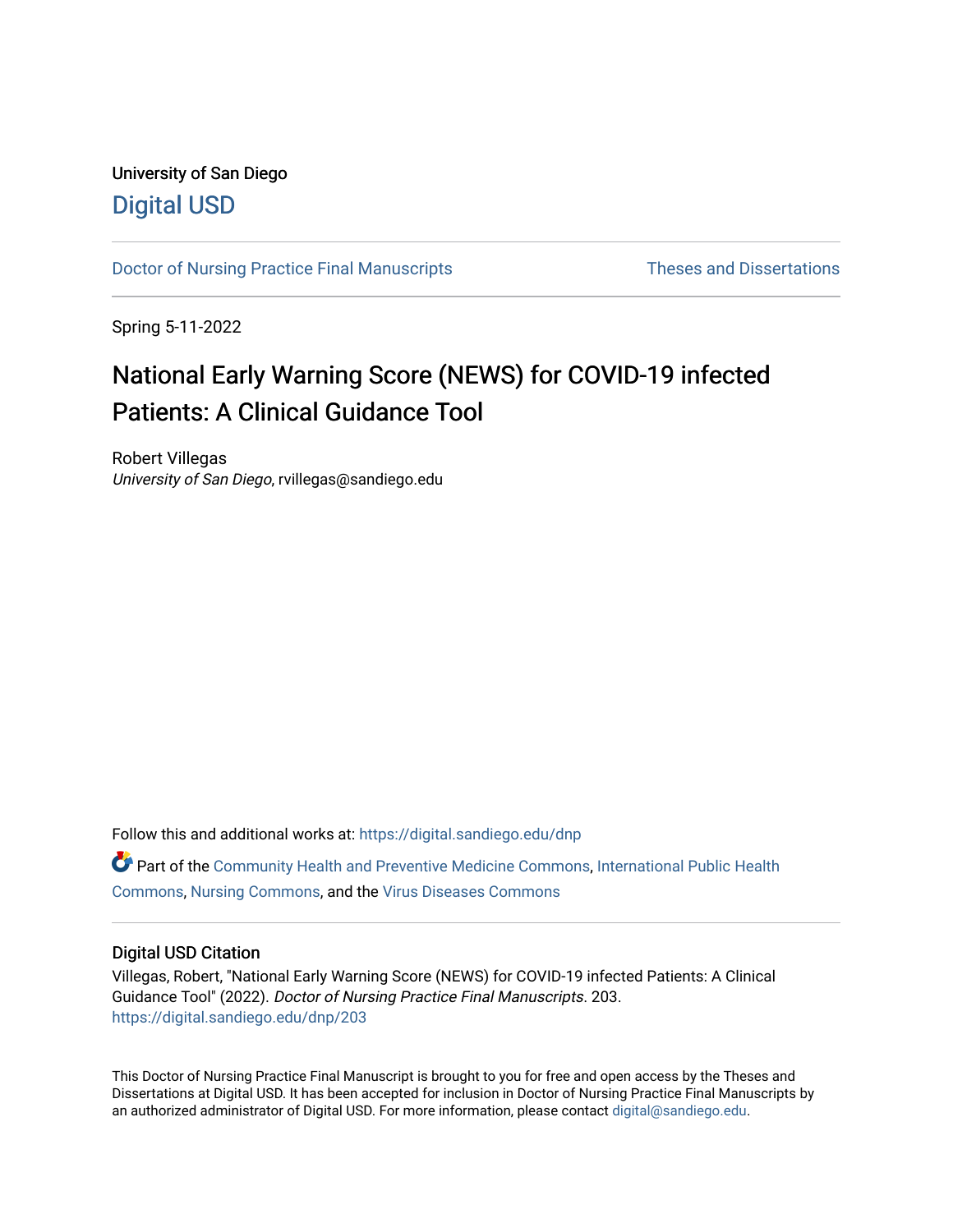# UNIVERSITY OF SAN DIEGO Hahn School of Nursing and Health Science DOCTOR OF NURSING PRACTICE

National Early Warning Score (NEWS) for COVID-19 infected Patients: A Clinical Guidance Tool

by

Robert Rodriguez Villegas

# A Doctor of Nursing Practice Portfolio presented to the FACULTY OF THE HAHN SCHOOL OF NURSING AND HEALTH SCIENCE UNIVERSITY OF SAN DIEGO

# In partial fulfillment of the requirements for the degree DOCTOR OF NURSING PRACTICE

May 2022

Dr. Pedro Colio DNP, RN, FNP-C, ENP-C, CCRN, Faculty Advisor Dr. Brian Tyson MD, Clinical Mentor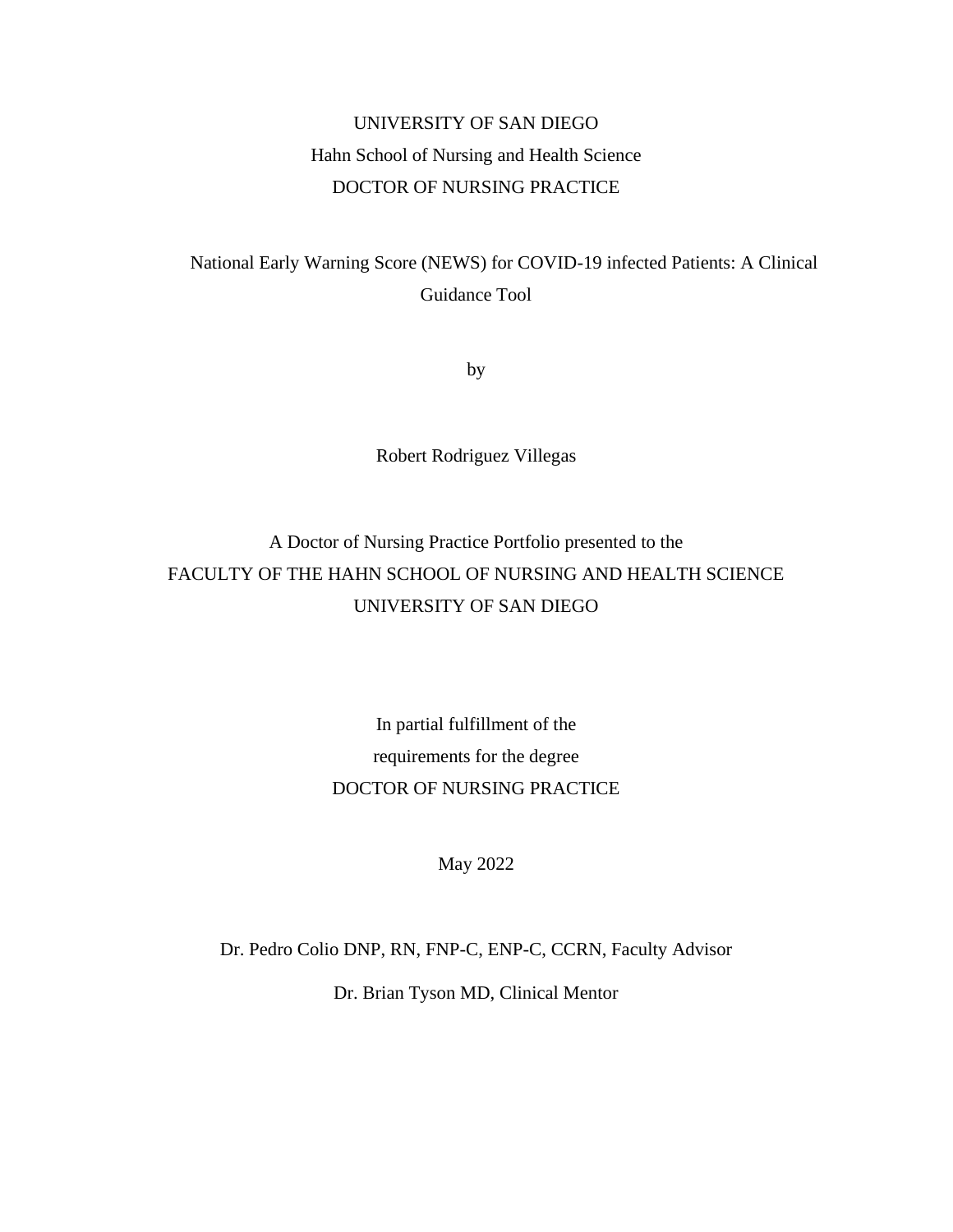#### **Abstract**

**Background:** Coronavirus 2019 (COVID-19) presents with variable clinical manifestations from asymptomatic to life-threatening organ dysfunction. The National Early Warning Score, also known as NEWS, was initially developed to detect adult inpatient deterioration using existing physiological data and adverse clinical outcomes from 35,585 medical admissions. The NEWS guideline consists of six parameters: respiratory rate, pulse, oxygen saturation, temperature, systolic blood pressure, and level of consciousness.

**Purpose:** This project implemented NEWS guidelines to identify patients at high risk for deterioration with COVID-19.

**Evidence-Based Interventions:** The project included retrospective-prospective chart reviews for 100 patients diagnosed with COVID-19 from October 2020 to December 2020. The pre intervention data included an assessment of current practice among the clinic providers with a 1 question survey. The post intervention data with NEWS guidelines consisted of chart reviews for 100 patients from December 2021 to February 2022. Interventions in this project consist of primary care provider education on the NEWS guideline to detect clinical deterioration in acutely ill patients with a standardized approach.

**Evaluation/Results:** The pre intervention data group had 60 patients who met NEWS guideline criteria, with 51 having low scores. Nine patients met a high score of NEWS ( $\geq$  7) with two Emergency Department (ED) referrals (22% referral rate). The post intervention group had 95 patients who met the NEWS guideline criteria with 82 having low scores; 13 patients met a high score of NEWS ( $\geq$  7) with 13 ED referrals indicating a 100% referral rate. The project resulted in a 78% increase in ED referrals for patients meeting a high score criteria.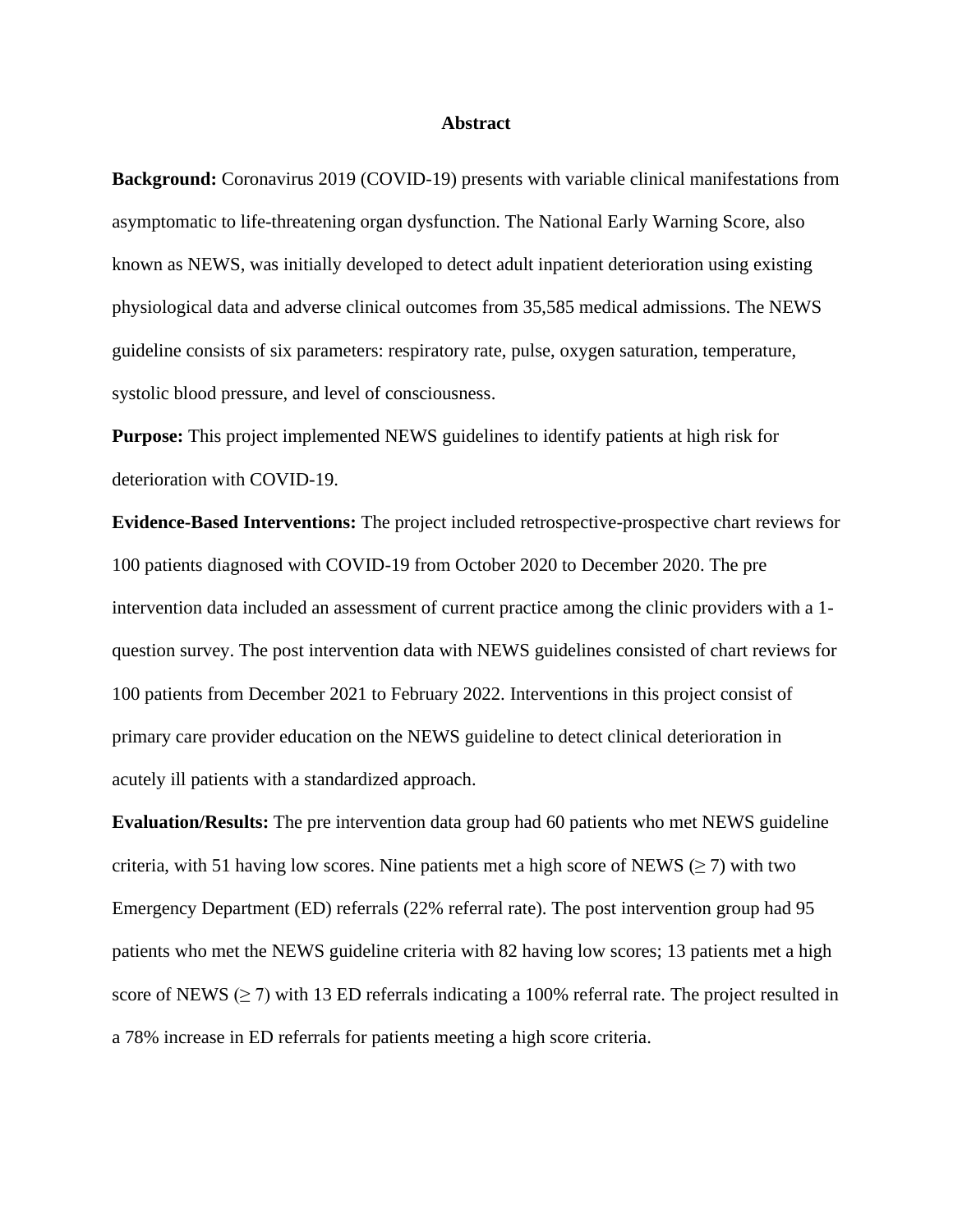**Implications:** NEWS has the ability to serve as an adjunct in clinical decisions for COVID-19 infected patients in various clinical settings. The standardization of the NEWS guideline brings an opportunity for appropriate clinical intervention to change patient health outcomes.

*Keywords:* SARs, NEWS, COVID, National Guidelines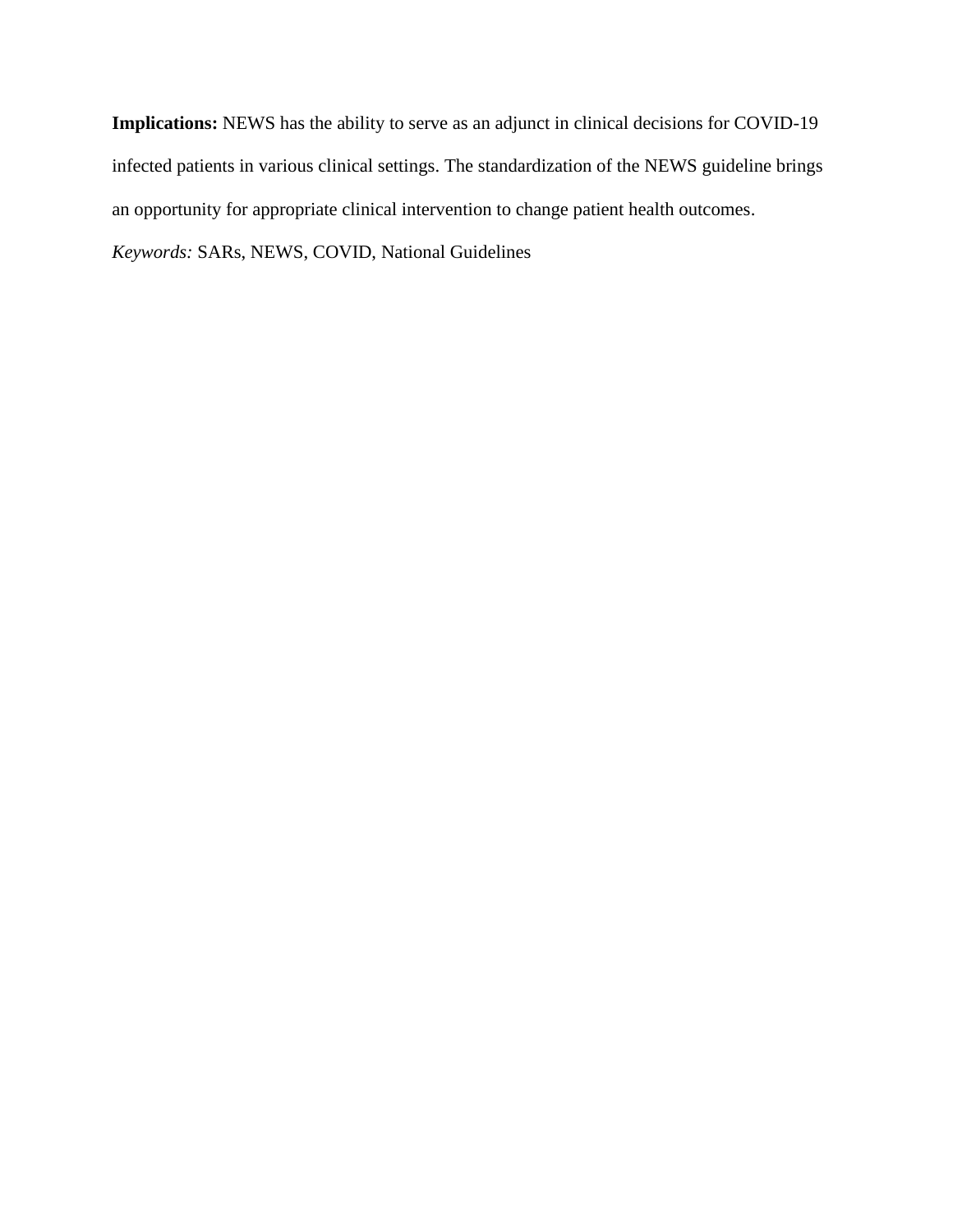#### **National Early Warning Score (NEWS) for COVID-19 infected Patients**

COVID-19 is a communicable disease caused by a novel coronavirus, severe acute respiratory syndrome (SARS) CoV-2. The virus was first identified as the cause of an outbreak of respiratory illness in Wuhan Hubei Province, the People's Republic of China in December 2019. The novel virus spread quickly across countries, posing a serious threat to public health on a global scale. On March 11, 2020, the World Health Organization (WHO) declared the virus as a global pandemic. This provoked a massive activation of clinical research internationally. Healthcare systems were placed in unprecedented strain and non-pharmacologic interventions to counteract the spread of the COVID-19 outbreak.

Finding effective treatment strategies for patients and high-risk individuals was needed. The risk for severe illness from COVID-19 increased with age, requiring hospitalization and potentially leading to death (Centers for Disease Control [CDC], 2020). According to the CDC, 8 out of 10 COVID-19 deaths in the United States have been adults age 65 years of age and older. Approximately 80% of patients with COVID-19 have mild symptoms, which is essential to prevent disease progression (Davis et al., 2020).

Patients infected with severe SARS-CoV-2 exhibited symptoms from illness onset with a median duration of 7 days leading to multiple organ failure or acute respiratory distress syndrome (Su et al., 2021). There was also evidence of asymptomatic transmission in which an individual infected with COVID-19 was capable of spreading the virus to others before exhibiting symptoms. Considerable resources were focused on disease containment and inpatient mortality reduction but not addressing the ambulatory patients prior to hospitalization (McCullough et al., 2020).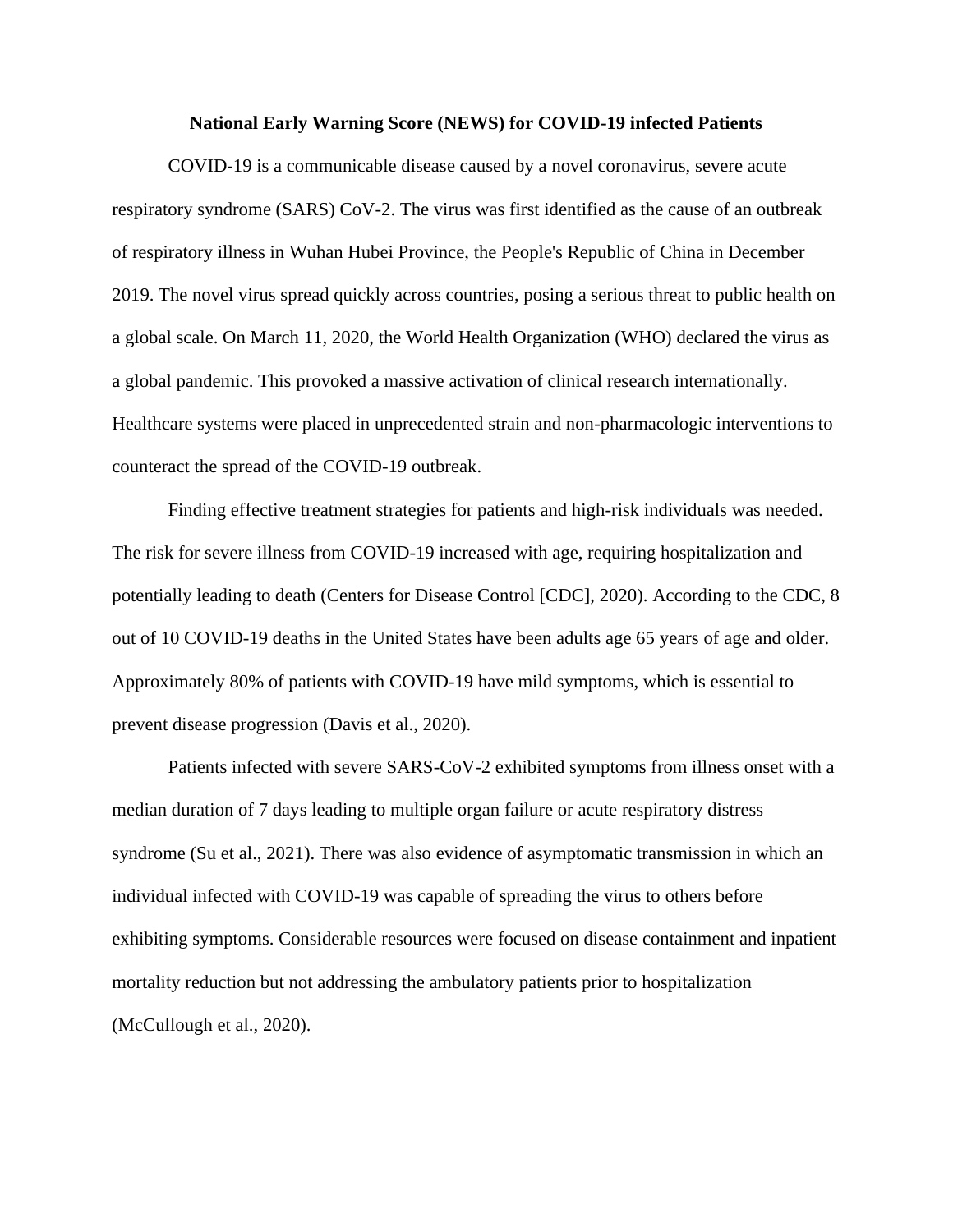Older adults and people with severe chronic medical conditions such as heart, lung, or kidney disease were also at higher risk for more severe COVID-19 illnesses. The need for rapid triage and early recognition in high-risk patients to prevent clinical deterioration was essential (Galassi & Schena, 2021). Increased COVID-19 complications commonly occurred with individuals having comorbidities: obesity (49.8%), hypertension (58.9%), diabetes (41.5%), and coronary vascular disease (34.5%; Ferdinand et al., 2020).

NEWS was initially developed to detect adult inpatient deterioration using existing physiological data and adverse clinical outcomes from 35,585 medical admissions (Prytherch et al., 2010). NEWS was based on a simple scoring system of physiological measurements already used in routine practice. The guideline measured six parameters: respiratory rate, pulse, oxygen saturation, temperature, systolic blood pressure, and level of consciousness (Kostakis et al., 2021).

A low score NEWS (1–4) prompted a change in assessment frequency for clinical monitoring or an escalation of clinical care. A RED score referred to a single extreme physiological parameter (e.g., hypoxia, hypotension) escalating the level of care. A medium score NEWS (5–6) or a RED score prompted an urgent review by a skilled clinician to assess for acute illness. A high score NEWS  $(\geq 7)$  prompted an emergency assessment by a clinical team, usually transferring the patient to a higher level of care (Smith, n.d.).

COVID-19 disease presented with variable clinical manifestations from asymptomatic to life-threatening organ dysfunction. Similar clinical manifestations with COVID-19 infection included elevated temperature, low systolic blood pressure, and increased respiratory rate, suggesting NEWS was appropriate for clinical screening (Kostakis et al., 2021).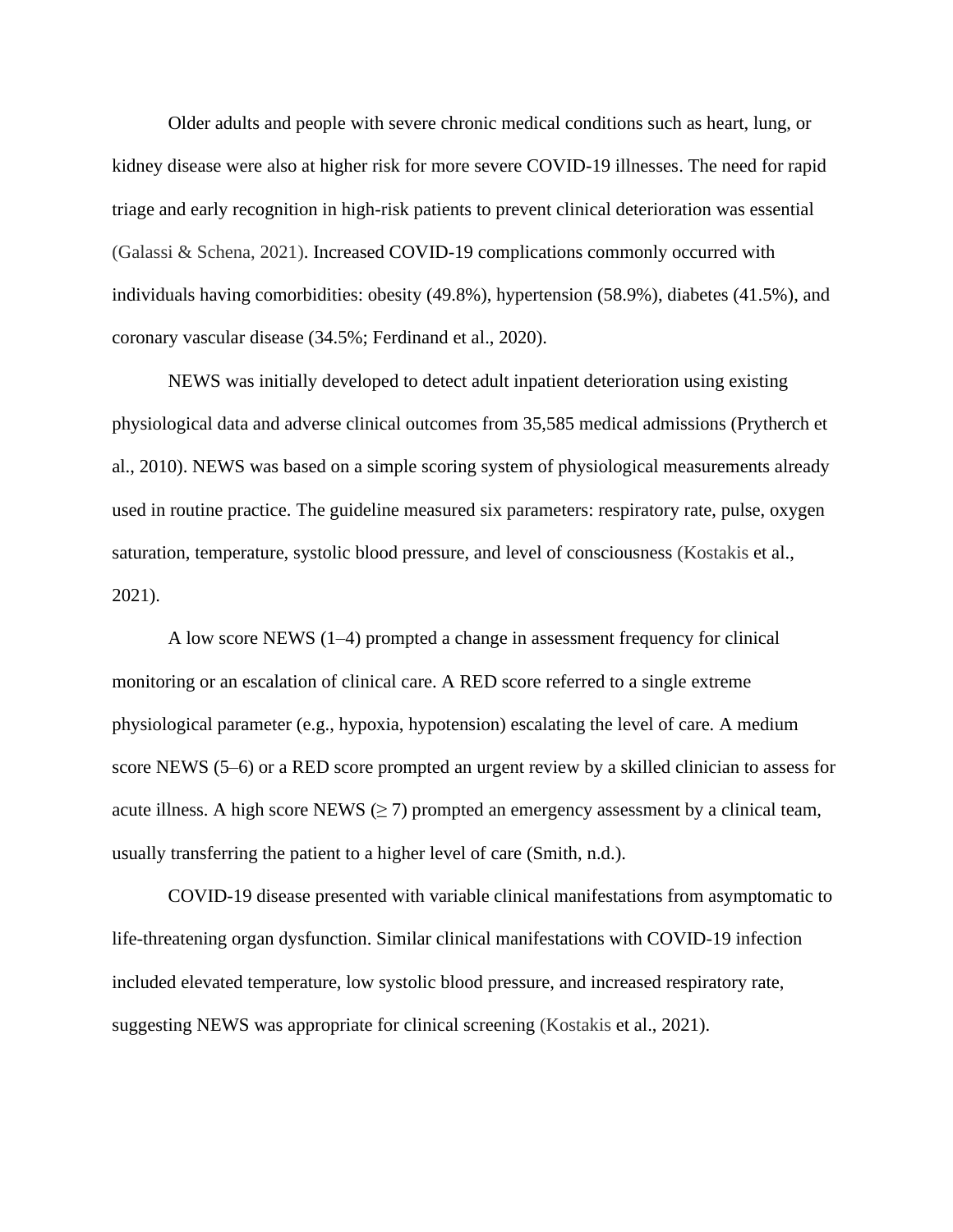### **Objectives**

This project aimed to implement NEWS guidelines by identifying patients at high risk for deterioration with COVID-19 disease. Interventions comprised primary care provider (PCP) education on the NEWS guideline to detect clinical deterioration in acutely-ill patients with a standardized approach. Twelve providers working in urgent care or outpatient clinical site received this education. Patient screening criteria included ages 18 years and older diagnosed with COVID-19 infection. All providers received a one-on-one education at the beginning of the project. Provider education emphasized adhering to the NEWS guideline to identify clinical deterioration with COVID-19 disease. Education on the use of the guideline was reinforced monthly during staff meetings. All providers received a copy of the guidelines; guidelines were also available at the provider's station.

#### **Methods**

Pre intervention data included an assessment of current practice among the clinic providers with a survey. Questions included, *Do you follow a specific guideline for detecting clinical deterioration and potentially respiratory failure for COVID-19 infected patients? If so, which guideline?* The pre intervention included chart reviews analyzing 100 patients diagnosed with COVID-19 infection from October 2020 to December 2020.

Data collection included patient demographics (e.g., age, sex), NEWS criteria rating, patient referral to an emergency room, and diagnostic review (e.g., rapid COVID test, polymerase chain reaction [PCR], chest x-ray [CXR]). Post intervention data included the same questions and patient information from a chart review for 100 patients diagnosed with COVID-19 from December 2021 to February 2022.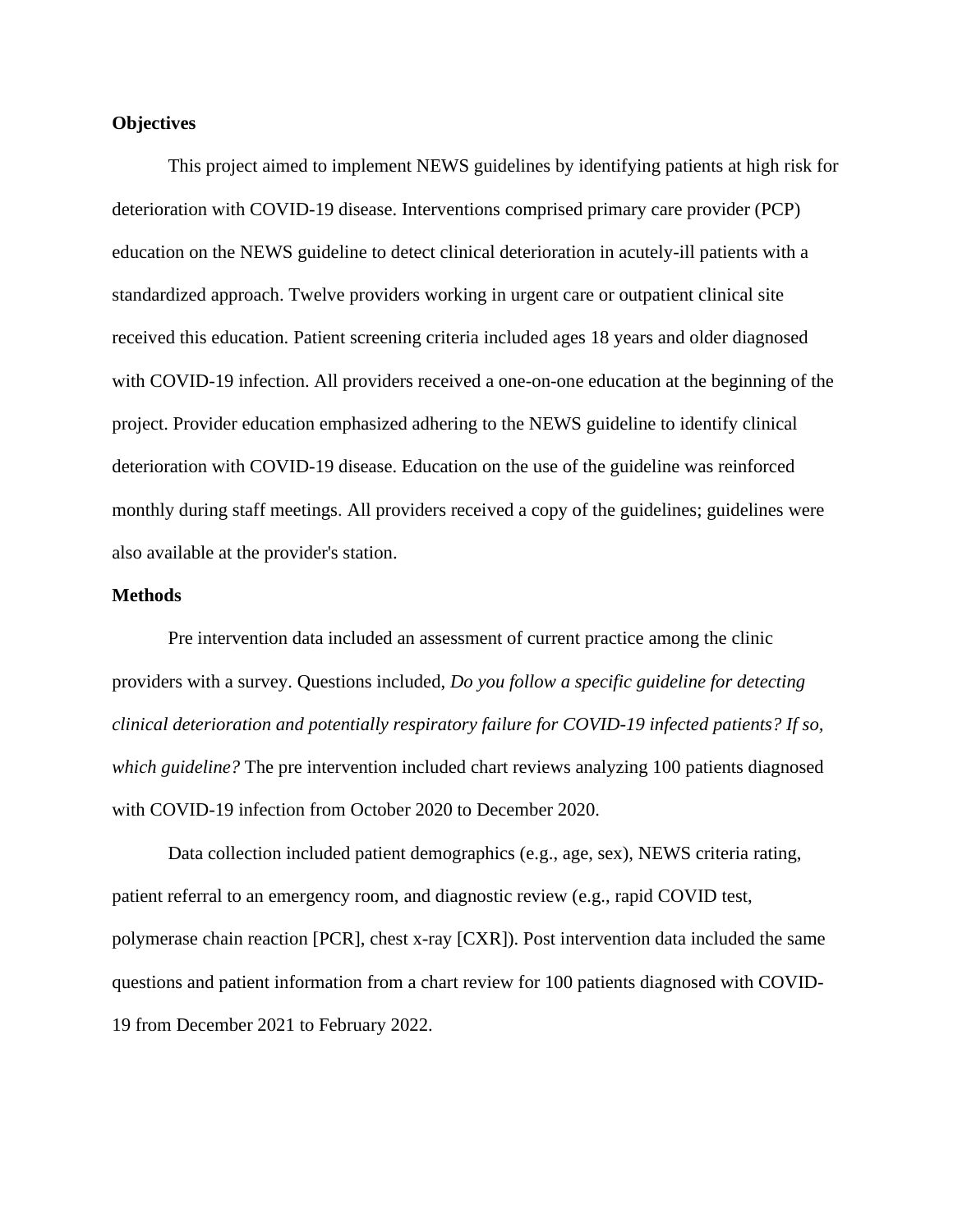This project aimed to standardize the NEWS guideline for assessing clinical deterioration among COVID-19 infected patients to improve clinical guidance. The NEWS was intended to serve as an adjunct in clinical decisions in various clinical conditions and settings. Outcomes were improved provider adherence to the NEWS guidelines among all providers in an outpatient or urgent care setting.

### **Results**

Figure 1 illustrates 200 pre-post patients confirmed with COVID-19 infection. Patients had an average age of 52 years (46 male, 54 female). A total of 60 patients met NEWS guideline criteria, 51 low scores (1–4) and 9 patients with a high score ( $\geq$  7) with two ED referrals (22%) referral rate). NEWS post intervention data consisted of 100 patients for three months. This group had an average of 59 years of age (49 male, 51 female). A total of 95 patients met NEWS guideline criteria, 82 with low scores, 13 with high scores, and 13 ED referrals (100% referral rate). This represented a 78% increase in ED referrals for patients meeting the criteria for a high NEWS score.

#### **Figure 1**



*COVID-19 infection NEWS project data*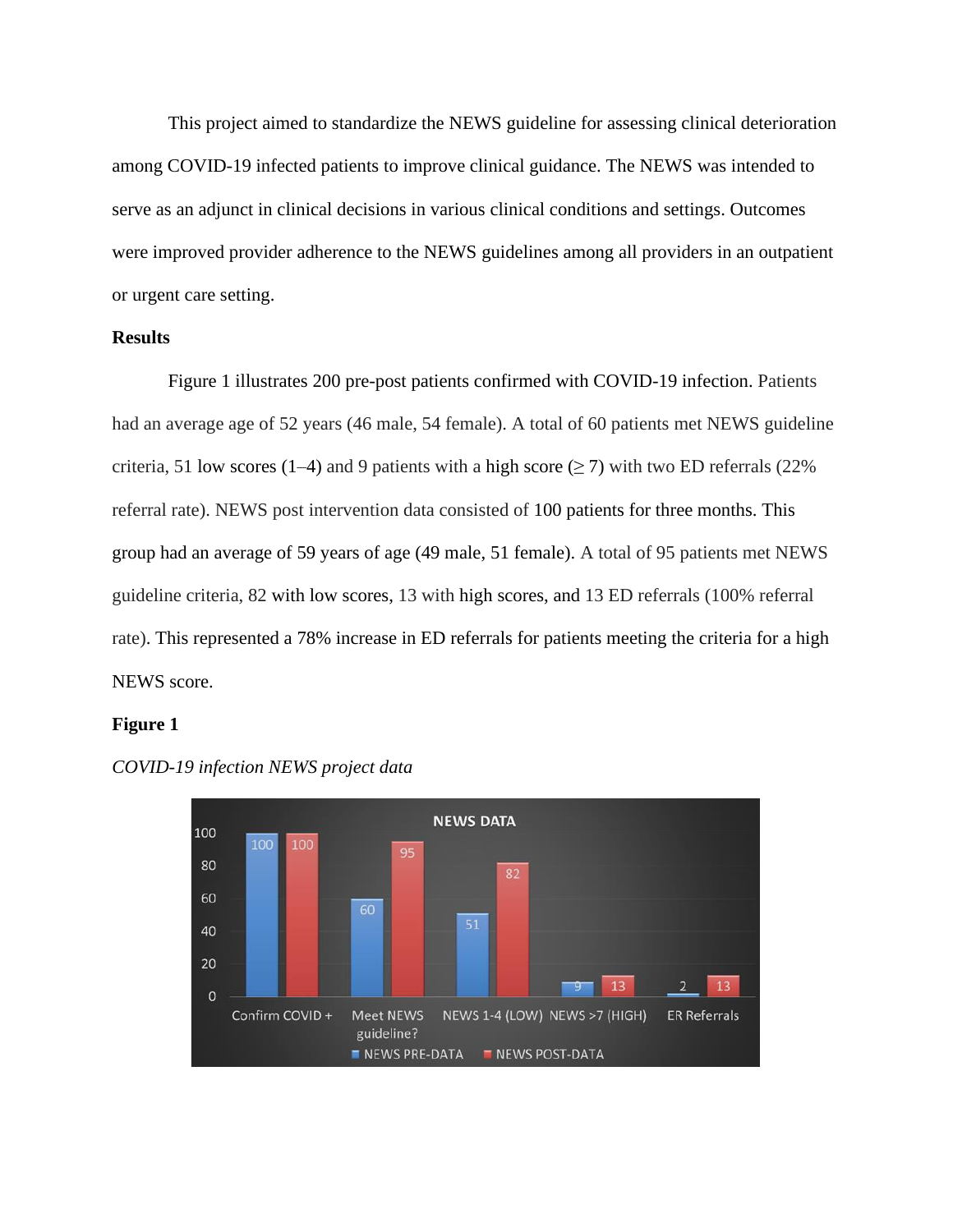#### **Additional Results**

The pre intervention group did not have monoclonal antibodies infusion treatments and COVID-19 vaccine access available. A total of 98 patients in this group received nutraceuticals and empiric multidrug treatments depending on the duration and intensity of symptoms. There was a total of 46 CXRs conducted with 34 abnormal results. In the post intervention group, 40 patients received at least one COVID-19 vaccine injection, 69 received monoclonal antibody infusion, and 87 patients received nutraceuticals and empiric multidrug treatments depending on the duration and intensity of symptoms. The post intervention group also had 26 CXRs conducted with 14 abnormal results.

#### **Potential Cost-Benefit Analysis**

There was no associated cost to provide education on the use of NEWS guidelines. The economic savings was the reduction of unnecessary testing in the urgent care and prompt ER referral for patients with a high NEWS score. Clinic cost savings per patient included a COVID-19 PCR test (\$100 each), a portable chest x-ray (\$35 each), for a total of \$135 per patient. The clinic could save \$13,500 for every 100 patients adequately referred to a higher level of care as assessed by the NEWS  $\geq$ 7 criteria. Medi-Cal and other contracted insurance groups provided a flat-rate fee; some extra services are not reimbursed under flat-rate contracts.

### **Implications for Practice**

NEWS has the ability to serve as an adjunct in clinical decisions for COVID-19 infected patients in various clinical settings. Providers in this project improved clinical outcomes by preventing patient deterioration and transferring patients to a higher level of care. Measurements of extreme value physiological parameters brought a change in practice resulting in significant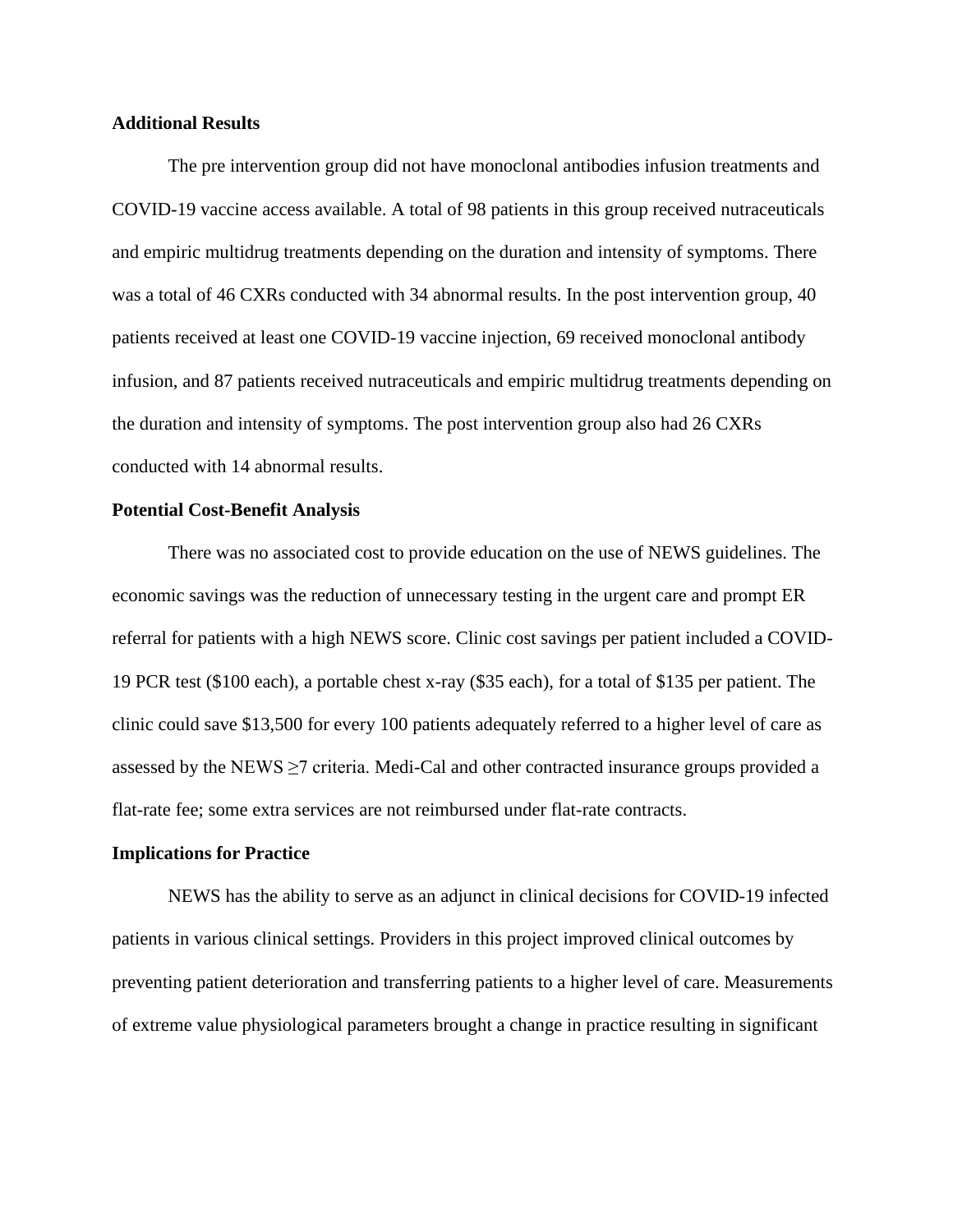patient benefit. The standardization of the NEWS guideline offered an opportunity for appropriate clinical intervention to change patient health outcomes.

## **Conclusion**

The pandemic forced a redesign of healthcare services with consequences on routine outpatient management. COVID-19 had a wide range of clinical severity from asymptomatic to fatal. This project demonstrated improved provider adherence to the NEWS guideline among all providers in the urgent care setting. In addition, providers improved clinical guidance for appropriate ED referral preventing clinical deterioration in patients and was a crucial element of patient safety and patient outcomes.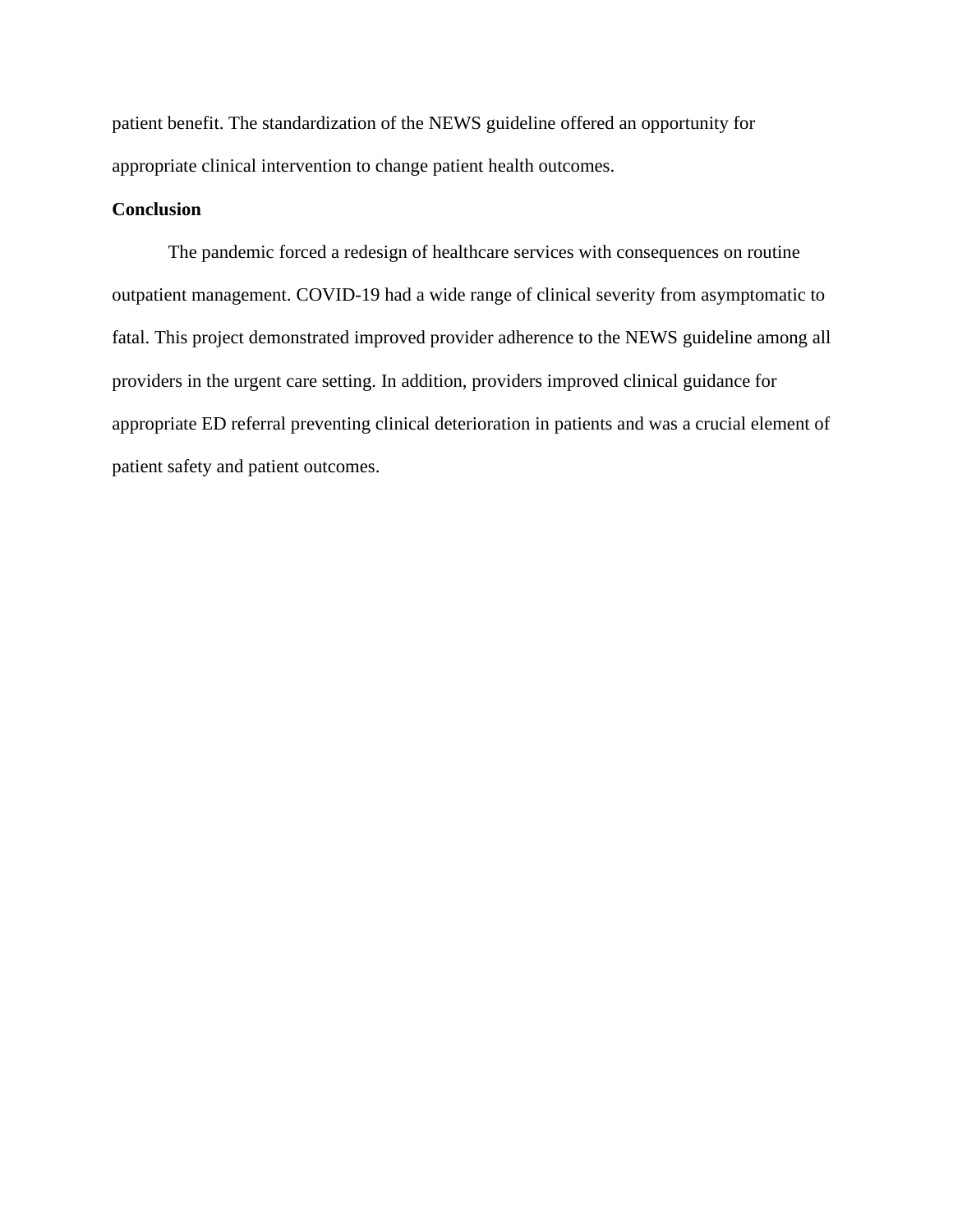#### **References**

- Centers for Disease Control and Prevention. (2020, September 11). *Older adults*. Retrieved November 15, 2020, from [https://www.cdc.gov/coronavirus/2019-ncov/need-extra](https://www.cdc.gov/coronavirus/2019-ncov/need-extra-precautions/older-adults.html)[precautions/older-adults.html](https://www.cdc.gov/coronavirus/2019-ncov/need-extra-precautions/older-adults.html)
- Davis, J. S., Ferreira, D., Denholm, J. T., & Tong, S. Y. (2020). Clinical trials for the prevention and treatment of COVID‐19: Current state of play. *Medical Journal of Australia*, *213*(2), 86-93. <https://doi.org/10.5694/mja2.50673>
- Ferdinand, K., Batieste, T., & Fleurestil, M. (2020). Contemporary and future concepts on hypertension in African Americans: COVID-19 and beyond. *Journal of the National Medical Association*, *112*(3), 315-323. <https://doi.org/10.1016/j.jnma.2020.05.018>
- Galassi, L., & Schena, D. (2021). The Modified National Early Warning Score (m-NEWS) for COVID-19-infected patient evaluation: A proof-of-concept. *SN Comprehensive Clinical Medicine*, *3,* 9-10. Advance online publication. [https://doi.org/10.1007/s42399-020-](https://doi.org/10.1007/s42399-020-00718-x) [00718-x](https://doi.org/10.1007/s42399-020-00718-x)
- Kostakis, I., Smith, G. B., Prytherch, D., Meredith, P., Price, C., & Chauhan, A. (2020). The performance of the National Early Warning Score and National Early Warning Score 2 in hospitalised patients infected by the severe acute respiratory syndrome coronavirus 2 (SARS-CoV-2). *Resuscitation*, *159*, 150–157.

<https://doi.org/10.1016/j.resuscitation.2020.10.039>

McCullough, P. A., Kelly, R. J., Ruocco, G., Lerma, E., Tumlin, J., Wheelan, K., Katz, N., Lepor, N. E., Vijay, K., Carter, H., Singh, B., McCullough, S. P., Bhambi, B. K., Palazzuoli, A., De Ferrari, G. M., Milligan, G. P., Safder, T., Tecson, K. M., Wang, D., D., . . . Risch, H. A. (2021). Pathophysiological basis and rationale for early outpatient